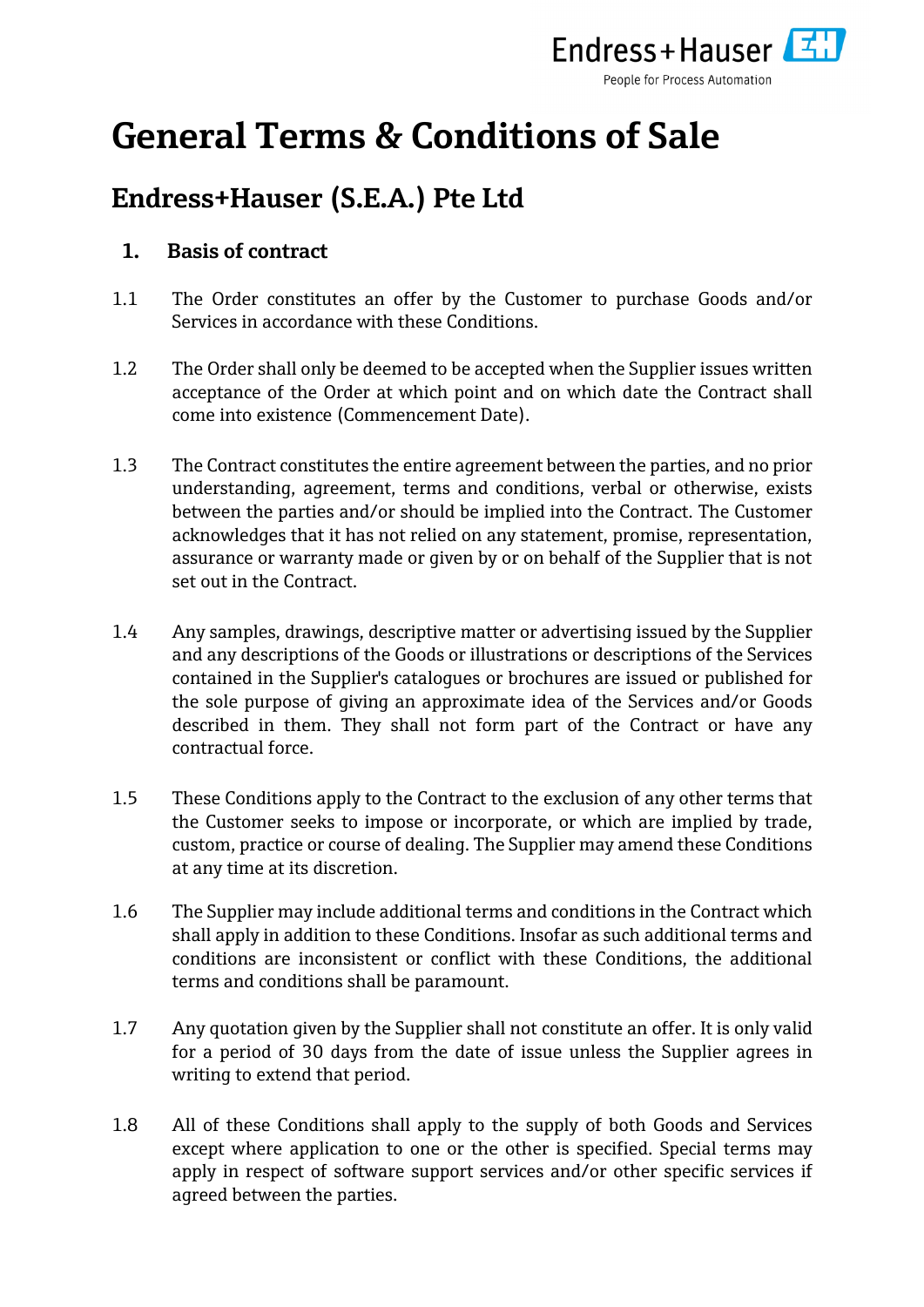

# **2. Goods**

- 2.1 To the extent that the Goods are to be manufactured in accordance with a specification supplied by the Customer, the Customer shall indemnify the Supplier against all liabilities, costs, expenses, damages and losses (including any direct, indirect or consequential losses, loss of profit, loss of reputation and all interest, penalties and legal and other professional costs and expenses) suffered or incurred by the Supplier in connection with any claim made against the Supplier for actual or alleged infringement of a third party's intellectual property rights arising out of or in connection with the Supplier's use of the Goods Specification. This clause 2.1 shall survive termination of the Contract.
- 2.2 The Supplier reserves the right to amend the specification of the Goods if required by any applicable statutory or regulatory requirements.

# **3. Delivery of Goods**

- <span id="page-1-0"></span>3.1 The Supplier shall deliver the Goods to the location as set out in the Order Confirmation (Delivery Location) and in accordance with the INCOTERM referred to in the Order Confirmation (in the absence of subsequent written agreement to the contrary) at any time after the Supplier notifies the Customer that the Goods are ready.
- 3.2 Delivery of the Goods is deemed completed once the Goods are made available at the Delivery Location.
- 3.3 Any dates quoted for delivery of the Goods are approximate only and the time of delivery is not of the essence. The Supplier shall not be liable for any delay in delivery of the Goods that is caused by a Force Majeure Event or the Customer's failure to provide the Supplier with adequate delivery instructions or any other instructions that are relevant to the supply of the Goods.
- 3.4 If the Customer does not take possession of the Goods or otherwise remove the Goods from the Delivery Location within Five (5) Business Days of the Supplier notifying the Customer that the Goods are ready, then except where such failure or delay is caused by a Force Majeure Event:
	- (a) the Supplier shall be entitled to raise an invoice in respect of the Goods deemed delivered on the Eighth  $(8<sup>th</sup>)$  Business Day following the day on which the Supplier notified the Customer that the Goods were ready; and/or
	- (b) the Supplier, may in its sole discretion and without providing formal notice, store the Goods at its premises or at a third party's premises until such time that the Customer removes the Goods and pays the Supplier all costs and expenses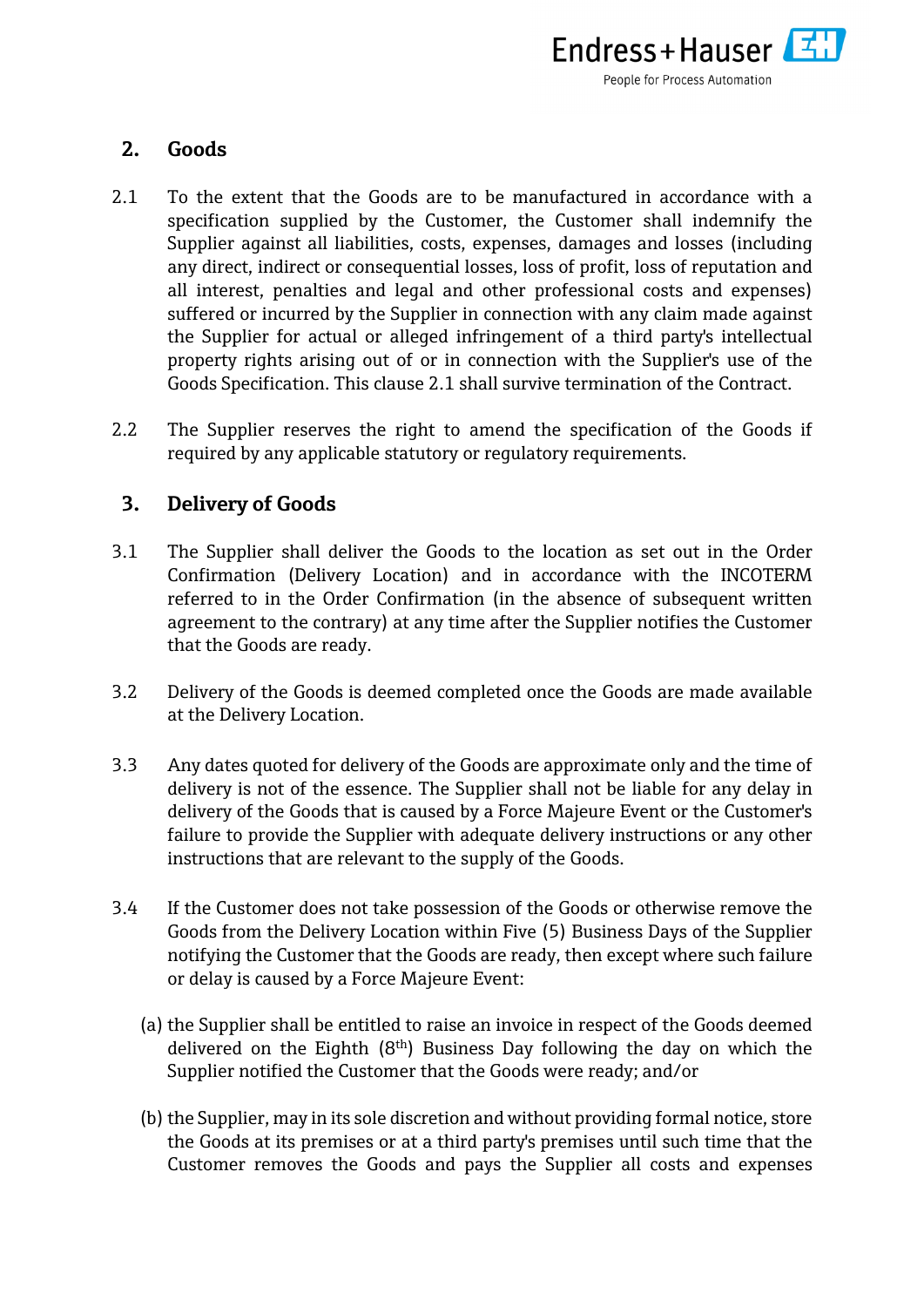

(including but not limited to insurances and transportation) relating to or arising out of such storage.

- 3.5 If any Goods are not removed from the Delivery Location or the place of storage as per clause 3.4 above within Twenty Eight (28) Business Days after the Supplier notified the Customer that the Goods were ready, the Supplier may, in its sole discretion and without providing formal notice, resell or otherwise dispose of part or all of the Goods at the risk and expense of the Customer and without prejudice to any and all damages to which the Supplier shall be entitled.
- 3.6 The Supplier may deliver the Goods by instalments. The Supplier will be entitled to invoice the price for each instalment separately. Each instalment shall constitute a separate Contract. No cancellation, delay in delivery or defect of any one Contract relating to an instalment shall entitle the Customer to cancel the Order or any other instalment.
- 3.7 If we are responsible for obtaining licences, particularly but not limited to the export/shipment/import of goods, our deliveries (performance of contract) are subject to the reservation that there are no impediments opposing to such licence due to national or international regulations, particularly export control regulations, embargo or other sanctions. The customer shall provide us with all information and documents required for the export/shipment/import of goods.

# **4. Quality of Goods**

- 4.1 The Supplier warrants that on delivery, and for a period of 12 months from the date of delivery (Warranty Period), the Goods shall:
	- (a) conform in all material respects with their description;
	- (b) be free from material defects in design, material and workmanship (the Warranty).
- <span id="page-2-1"></span><span id="page-2-0"></span>4.2 Subject to clause [4.3,](#page-3-0) if:
	- (a) the Customer gives notice in writing during the Warranty Period within a reasonable time of discovery that some or all of the Goods do not comply with the Warranty and provide all supporting documents in respect of such noncompliance; and
	- (b) the Supplier is given a reasonable opportunity to examine such Goods; and
	- (c) the Customer (if asked to do so by the Supplier) returns such Goods to the Supplier's place of business at the Customer's cost for testing and in the reasonable opinion of the Supplier, the Goods do not comply with the Warranty,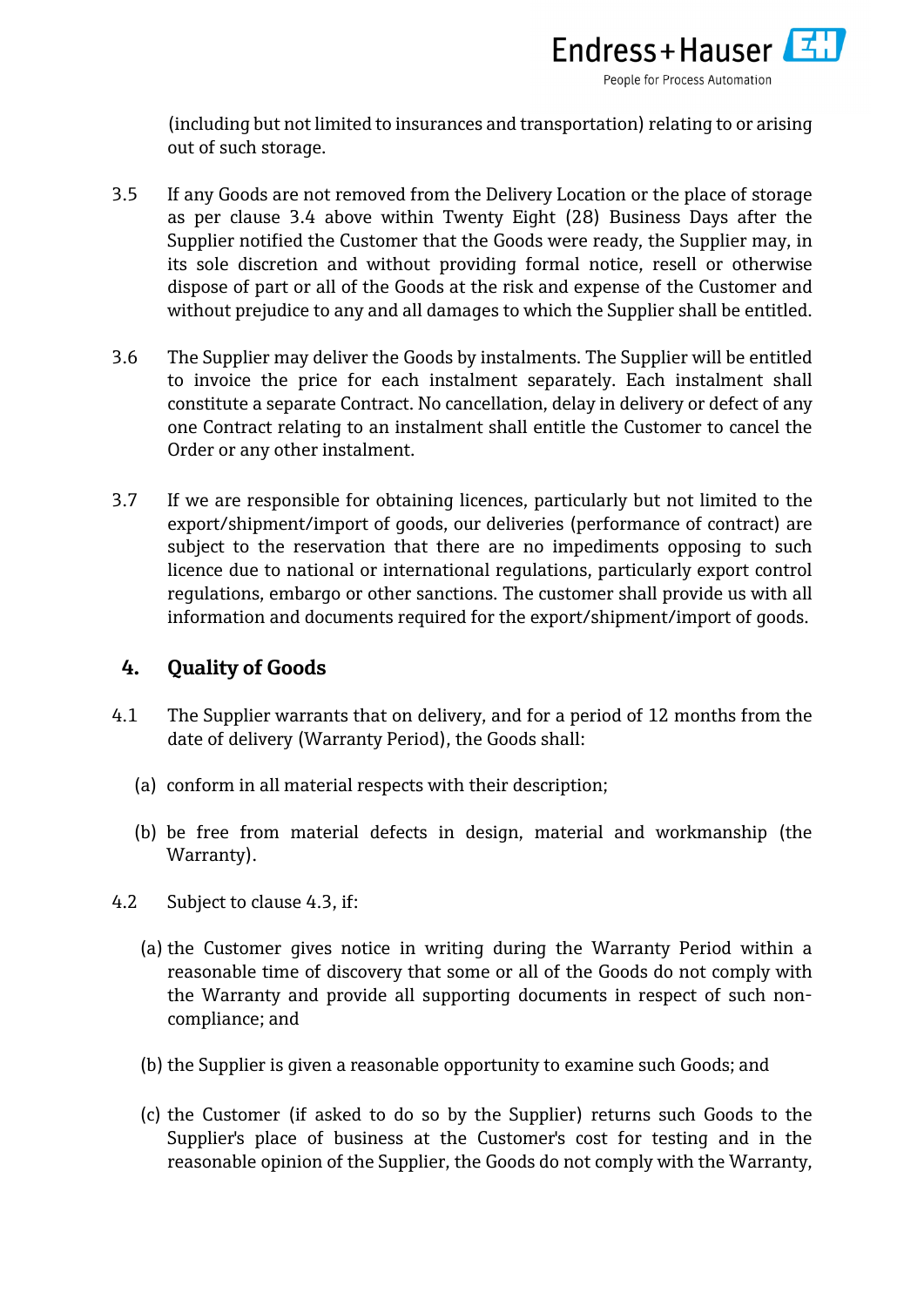

the Supplier may, at its option, repair or replace the defective Goods, or refund the price of the defective Goods in full to the Customer.

- <span id="page-3-0"></span>4.3 The Supplier shall not be liable for the Goods' failure to comply with the Warranty under any of the following circumstances:
	- (a) the Customer makes any further use of such Goods after giving notice in accordance with clause [4.2](#page-2-0)[\(a\);](#page-2-1)
	- (b) the defect arises because the Customer failed to follow the Supplier's instructions (whether oral or in writing) as to the storage, installation, commissioning, use or maintenance of the Goods, or absent said instructions, good trade practice;
	- (c) the defect arises as a result of the Supplier following any drawing, design or Goods Specification supplied by the Customer and/or its agents;
	- (d) the Customer alters or repairs such Goods without the Supplier's express agreement;
	- (e) the defect arises as a result of fair wear and tear, wilful damage, negligence, or abnormal working conditions;
	- (f) the Customer has failed to make full payment for the Goods.
- 4.4 Except as provided in this clause 4, the Supplier shall have no liability to the Customer in respect of the Goods' non-compliance with the Warranty.
- 4.5 The Supplier is not obligated to accept delivery of or work on returned Goods if the decontamination instructions have not been adhered to. Instructions can be found at www.sg.endress.com.
- 4.6 These Conditions shall apply to any repaired or replacement Goods supplied by the Supplier under clause [4.2.](#page-2-0) The repairing of, changes to, or replacement of all or part of the Goods during the Warranty Period shall in no case cause the Warranty Period to be extended.

#### **5. Title and risk**

- 5.1 Unless otherwise agreed in writing, risk in the Goods shall pass from the Supplier to the Customer when the Supplier notifies the Customer that the Goods are ready for dispatch irrespective of any duties which the Supplier may have undertaken with regard to packing, delivery, erection, installation or assembly.
- 5.2 The Supplier retains title to the Goods until receipt of full payment (in cleared funds) for the Goods and all other sums which are or which become due to the Supplier from the Customer on any account whatsoever.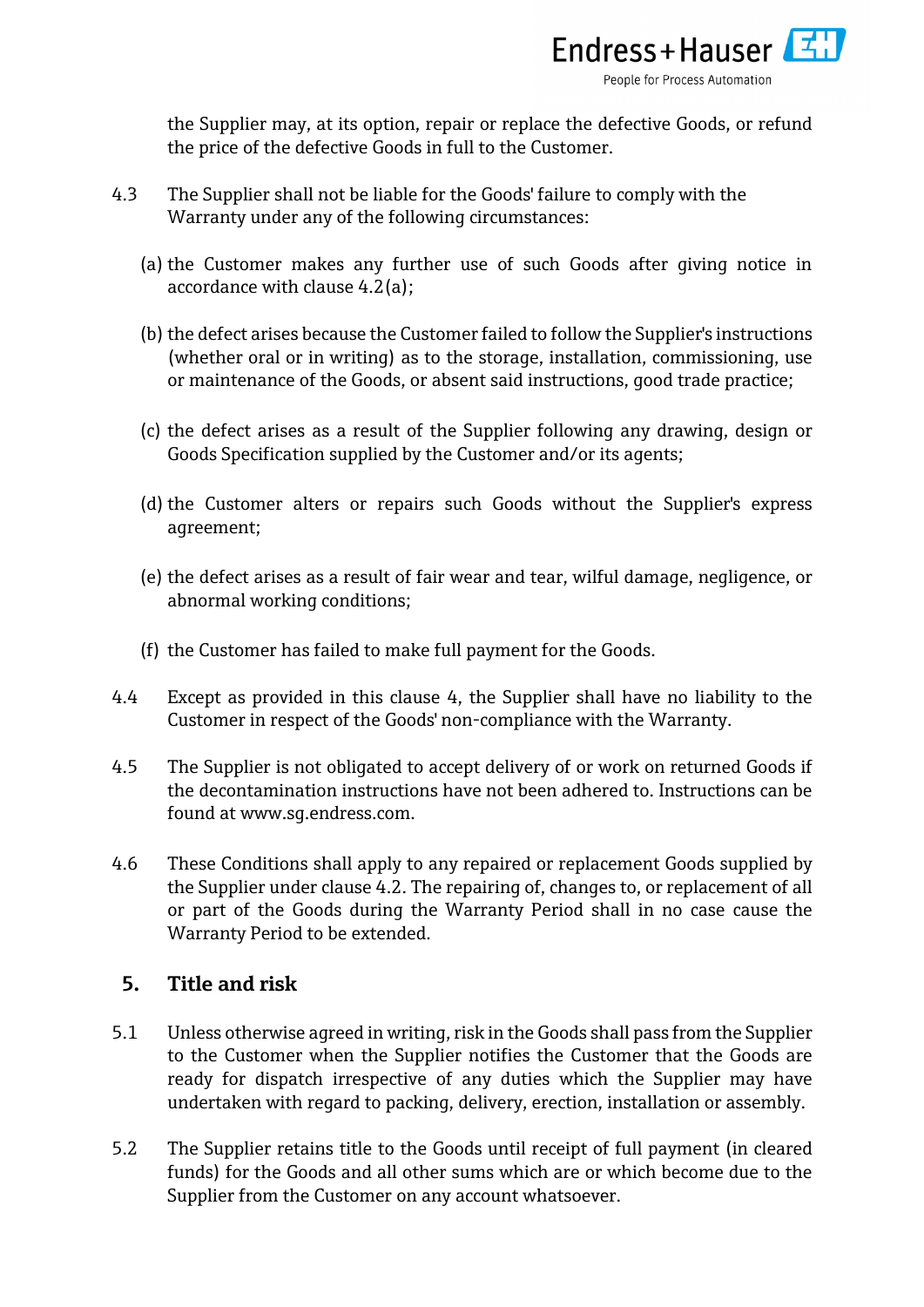

- 5.3 Until title to the Goods has passed to the Customer:
	- (a) the Customer shall hold the Goods as agent of and bailee for the Supplier;
	- (b) the Customer shall store the Goods (at no cost to the Supplier) separately from all other goods held by the Customer or any third party so that they remain readily identifiable as the Supplier's property;
	- (c) without prejudice to clause 5.3(b) above, the Customer may, with prior written consent from the Supplier, incorporate the Goods into other products, in which case, the property in those other products shall, upon such incorporation, ipso facto be transferred to the Supplier, and the Customer as bailee of them for the Supplier will store the same for the Supplier without charge to the Supplier in such manner that they are clearly identified as the property of the Supplier;
	- (d) the Customer shall not remove, deface or obscure any identifying mark or packaging on or relating to the Goods; and
	- (e) the Customer shall maintain the Goods in satisfactory condition and keep them insured against all risks for their full price on the Supplier's behalf and on terms acceptable to the Supplier from the date of delivery.
- 5.4 The Customer may resell the products in the ordinary course of its business before title has passed to it, provided that the Customer will be permitted to make sales solely on the following conditions:
	- (a) any sale will be effected at full market value;
	- (b) any sale will be a sale of the Customer's property on the Customer's own behalf and the Customer will deal as principal when making such a sale; and
	- (c) the Customer will include a retention of title clause in the form of this clause 5 (except clause 5.1) in its contract with its purchaser; and
	- (d) until full payment for the Goods is received by the Supplier in accordance with clause 5.2, the Customer has the fiduciary duty to the Supplier to account to the Supplier for the proceeds of the sale, but may retain therefrom any excess of such proceeds over the total amount outstanding to the Supplier under the Contract and any other contract between the parties hereto.
- 5.5 If, before title to the Goods passes to the Customer, the Customer becomes subject to any of the events listed in clause 11.4(b) to clause 11.4(d), the Customer shall notify the Supplier immediately, and then, without limiting any other rights or remedies the Supplier may have:
	- (a) the Customer's right to dispose of Goods or use them ceases immediately; and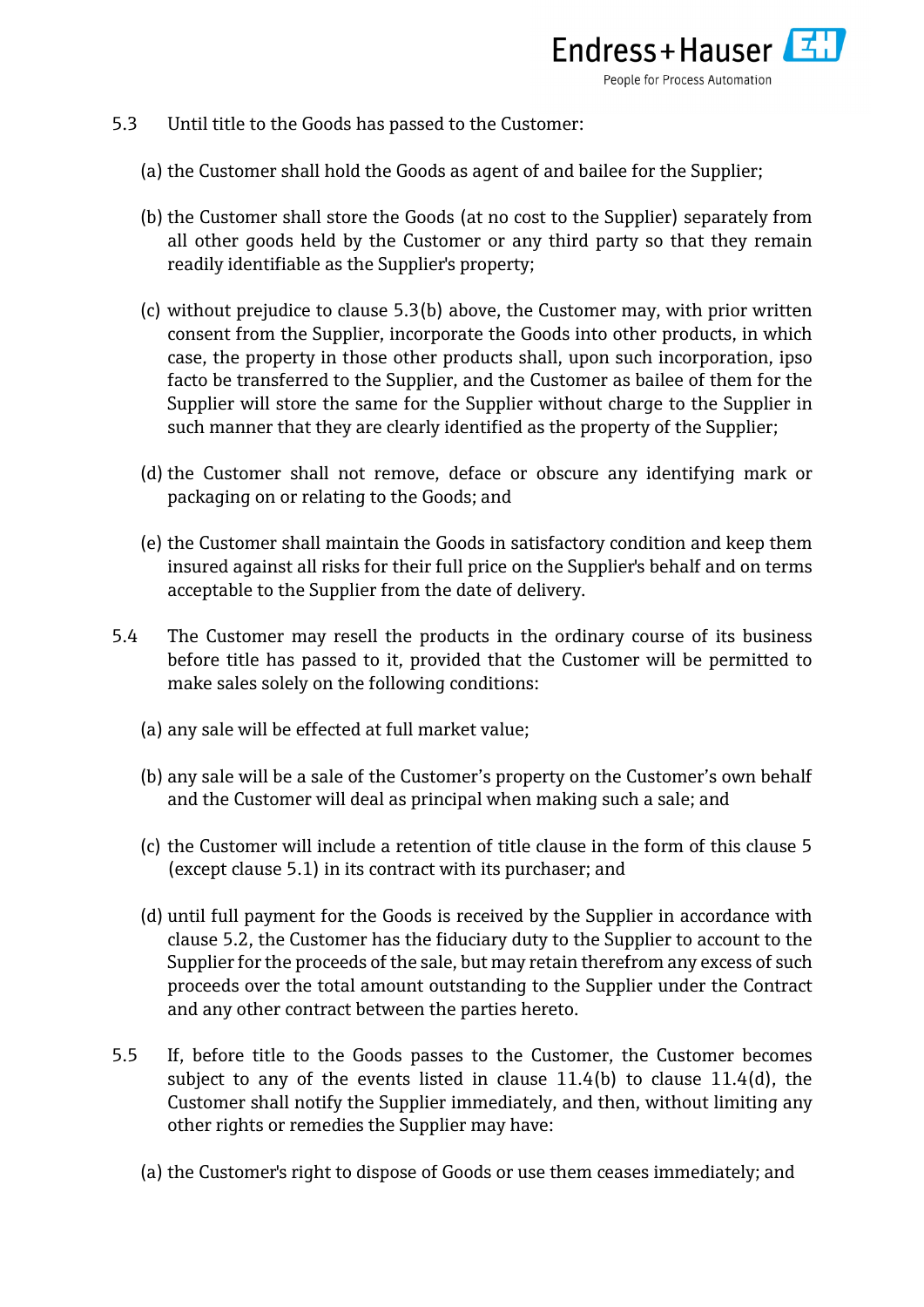(b) the Supplier may at any time:

- (i) require the Customer to deliver up all Goods and other products in which the Goods have been incorporated in its possession; and
- (ii) if the Customer fails to do so promptly, enter any premises of the Customer or of any third party where the Goods and/or said products are stored in order to recover them

# **6. Supply of Services**

- 6.1 The Supplier shall provide the Services to the Customer in accordance with the Service Specification in all material respects.
- 6.2 The Supplier shall use reasonable endeavours to meet any performance dates for the Services but any such dates shall be estimates only and time shall not be of the essence for the performance of the Services.
- 6.3 The Supplier shall have the right to make any changes to the Services which are necessary to comply with any applicable law or safety requirement, or which do not materially affect the nature or quality of the Services, and the Supplier shall notify the Customer in any such event.
- 6.4 The Supplier warrants to the Customer that the Services will be provided using reasonable care and skill.

# **7. Customer's obligations**

- <span id="page-5-0"></span>7.1 The Customer shall:
	- (a) ensure that the terms of the Order and (if submitted by the Customer or its agent) the Goods Specification are complete and accurate;
	- (b) co-operate with the Supplier in all matters relating to the Services;
	- (c) provide the Supplier, its employees, agents, consultants and subcontractors, with access to the Customer's premises, office accommodation and other facilities as reasonably required by the Supplier to provide the Services;
	- (d) provide the Supplier with such information and materials as the Supplier may reasonably require to supply the Services, and ensure that such information is accurate in all material respects;
	- (e) prepare the Customer's premises for the supply of the Services;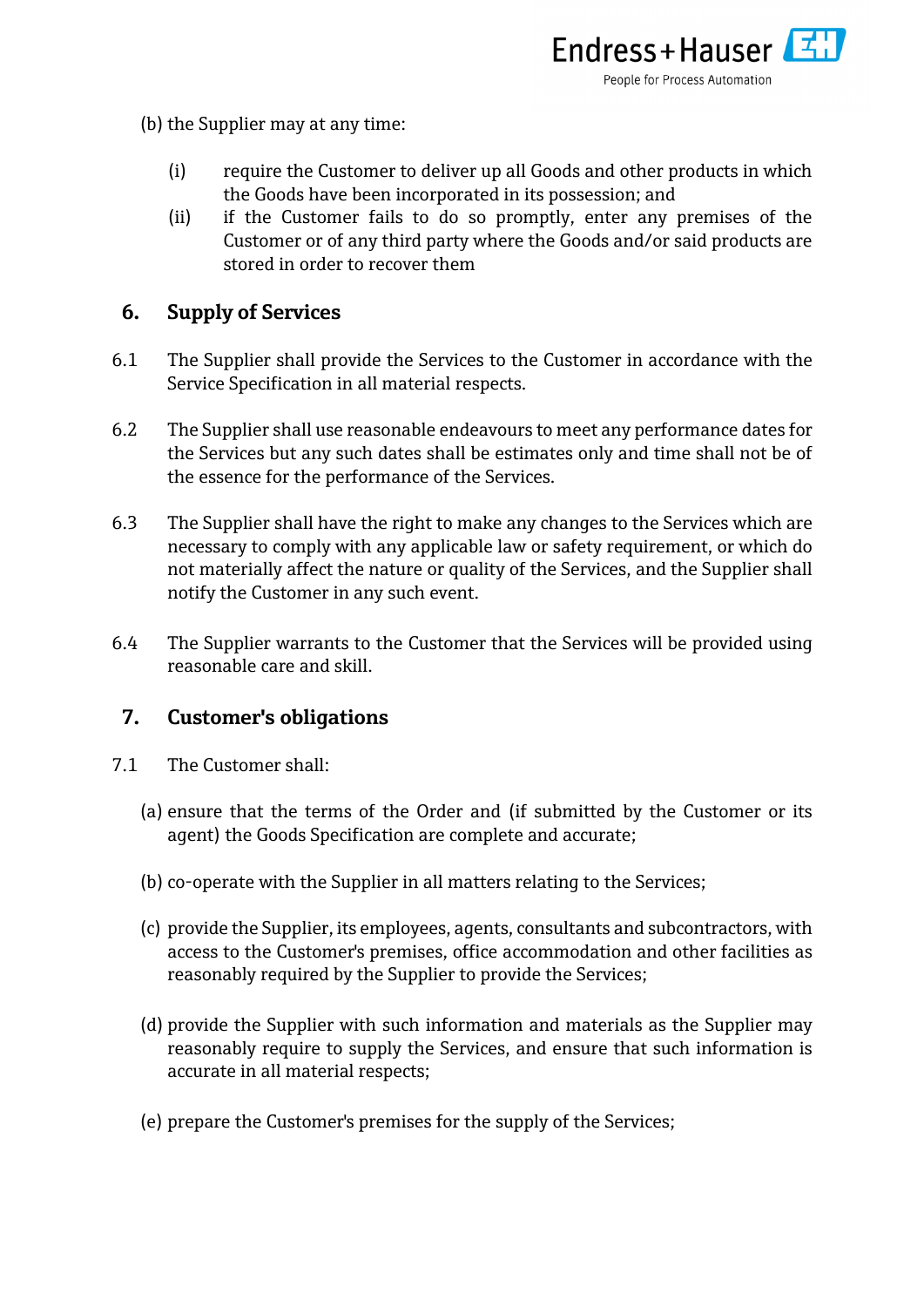

- (f) obtain and maintain all necessary licences, permissions and consents which may be required for the Services before the date on which the Services are to start; and
- <span id="page-6-2"></span>(g) keep and maintain (at no cost to the Supplier) all materials, equipment, documents and other property of the Supplier (Supplier Materials) at the Customer's premises in safe custody at its own risk, maintain the Supplier Materials in good condition until returned to the Supplier, and not dispose of or use the Supplier Materials other than in accordance with the Supplier's written instructions or authorisation.
- 7.2 If the Supplier's performance of any of its obligations in respect of the Services is prevented or delayed by any act or omission by the Customer or failure by the Customer to perform any relevant obligation (Customer Default):
	- (a) the Supplier shall without limiting its other rights or remedies have the right to suspend performance of the Services until the Customer remedies the Customer Default, and to rely on the Customer Default to relieve it from the performance of any of its obligations to the extent the Customer Default prevents or delays the Supplier's performance of any of its obligations;
	- (b) the Supplier shall not be liable for any costs or losses sustained or incurred by the Customer arising directly or indirectly from the Customer Default; and
	- (c) the Customer shall reimburse the Supplier on written demand for any costs or losses sustained or incurred by the Supplier arising directly or indirectly from the Customer Default.

# **8. Charges and payment**

- 8.1 The price for Goods shall be the price set out in the Order Confirmation. The price of the Goods is exclusive of all costs and charges of packaging, insurance, transport of the Goods.
- <span id="page-6-1"></span><span id="page-6-0"></span>8.2 As regards Services:
	- (a) the charges for Services shall be based on the time and materials used as agreed between the Customer and Supplier prior to any Services being provided, and shall be calculated in accordance with the Supplier's standard daily fee rates, as set out in the Order Confirmation;
	- (b) unless otherwise agreed in writing, Services shall be rendered during the normal working hours on a Business Day between 09:00 hour and 17:00 hour;
	- (c) if the number of agreed hours is exceeded, the Supplier shall be entitled to charge overtime rates on a pro-rata basis for each part day or for any time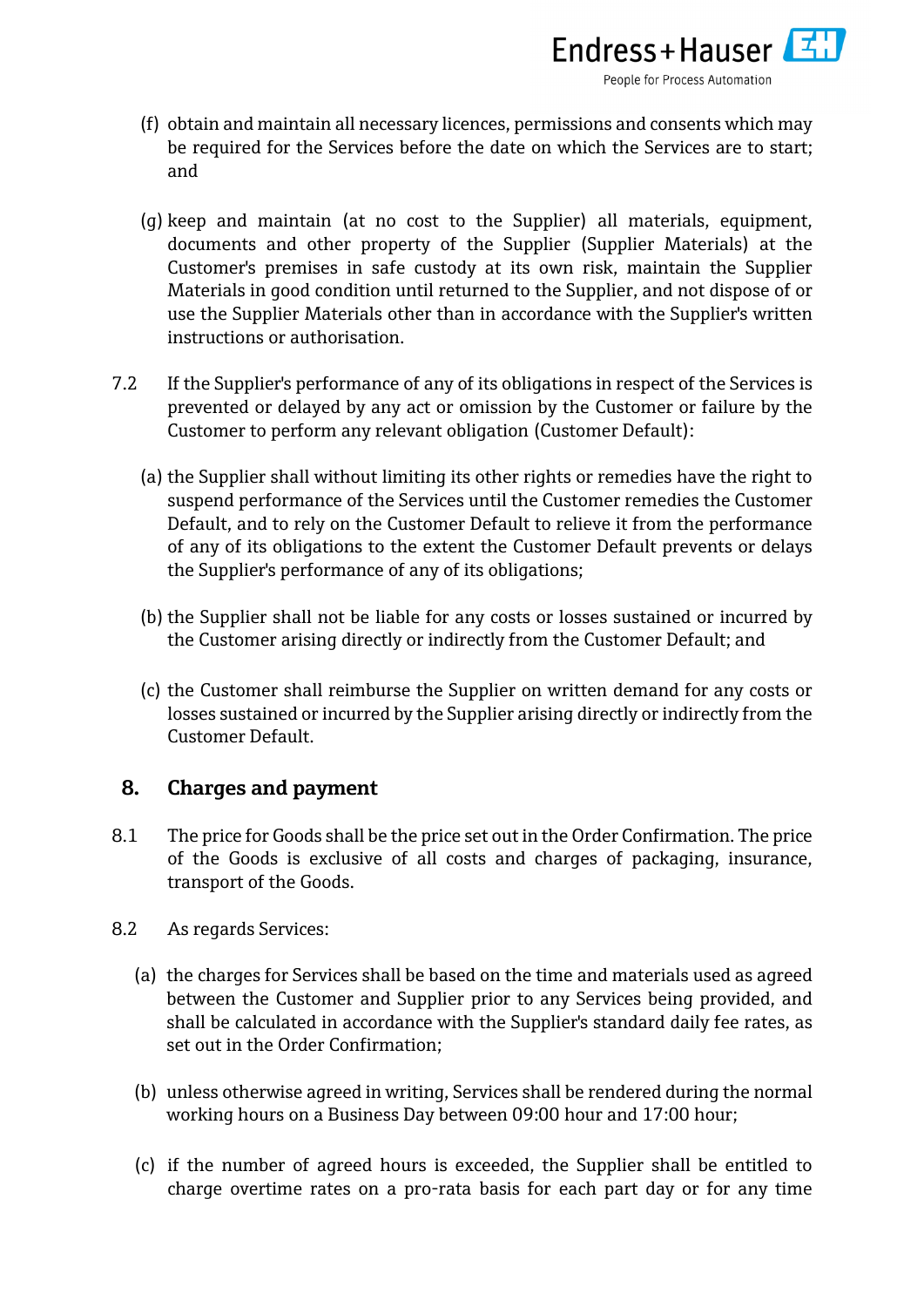

worked by individuals whom it engages on the Services outside the hours referred to in clause [8.2](#page-6-0)[\(b\)](#page-6-1) as follows:

- (i) an additional 50% on the standard daily fee rate for work carried out on a Business Day between 17:01 hour and 22:00 hour;
- (ii) an additional 50% on the standard daily fee rate for work carried out on a Saturday between 09:00 hour and 17:00 hour;
- (iii) an additional 100% on the standard daily fee rate for work carried out outside the exceeded hours referred to above (i) and (ii), on a Sunday, and on a Public Holiday.
- (d) the Supplier shall be entitled to charge the Customer for any expenses reasonably incurred by the individuals whom the Supplier engages in connection with the Services including, but not limited to, travelling expenses, hotel costs, subsistence and any associated expenses, and for the cost of services provided by third parties and required by the Supplier for the performance of the Services, and for the cost of any materials.
- 8.3 The Supplier reserves the right to:
	- (a) increase its standard daily fee rates for the charges for the Services, provided that such charges cannot be increased more than once in any 12-month period. The Supplier will give the Customer written notice of any such increase 2 months before the proposed date of the increase. If such increase is not acceptable to the Customer, it shall notify the Supplier in writing within 2 weeks of the date of the Supplier's notice and the Supplier shall have the right without limiting its other rights or remedies to terminate the Contract by giving 8 weeks written notice to the Customer; and
	- (b) increase the price of the Goods, by giving notice to the Customer at any time before delivery, to reflect any increase in the cost of the Goods to the Supplier that is due to:
		- (i) any factor beyond the control of the Supplier (including foreign exchange fluctuations, increases in taxes and duties, and increases in labour, materials and other manufacturing costs);
		- (ii) any request by the Customer to change the delivery date(s), quantities or types of Goods ordered, or the Goods Specification; or
		- (iii) any delay caused by any instructions of the Customer in respect of the Goods or failure of the Customer to give the Supplier adequate or accurate information or instructions in respect of the Goods.
- 8.4 In respect of Goods and/or Services, the Supplier shall invoice the Customer on or at any time after completion of delivery or the Services.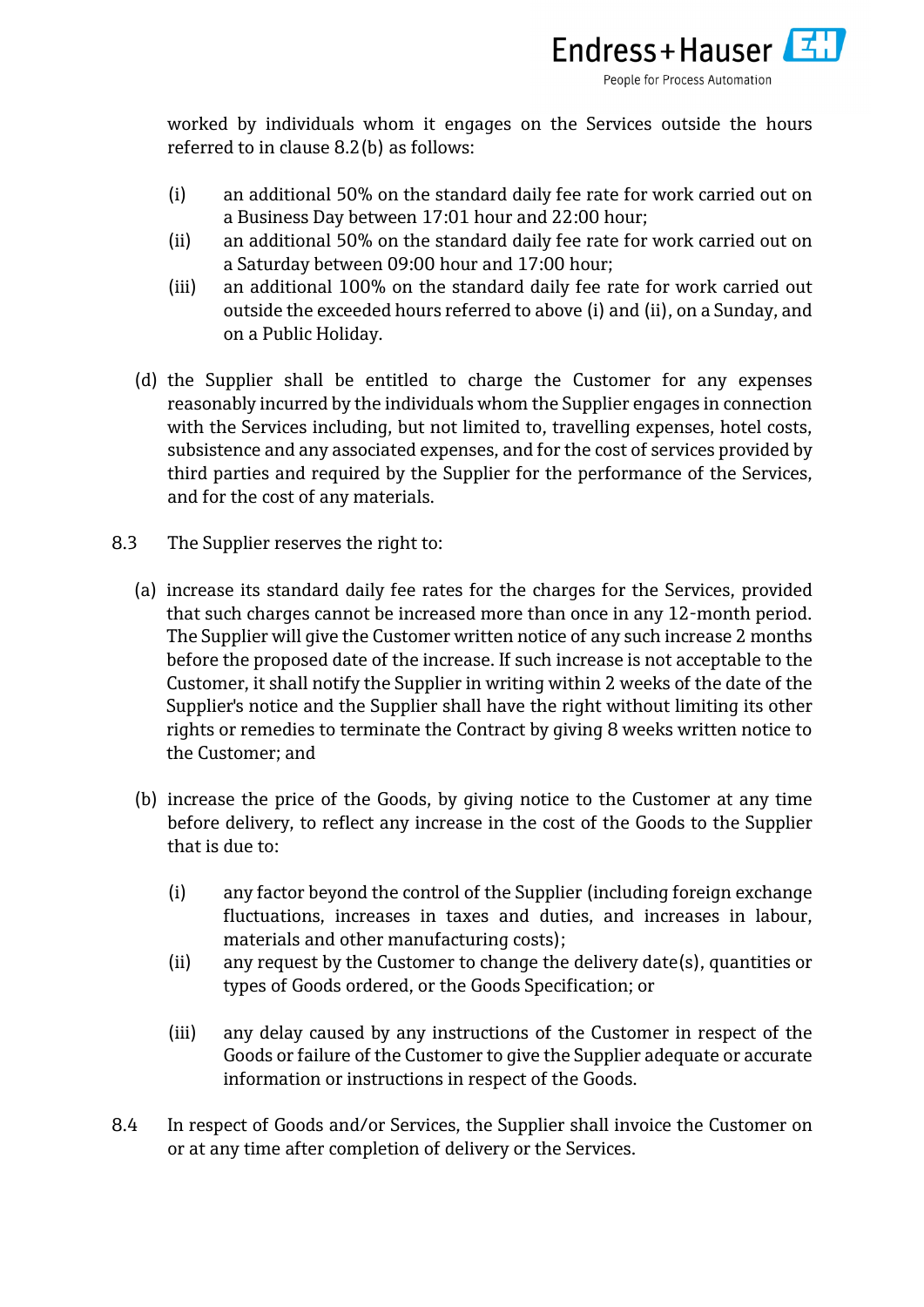

- 8.5 The Customer shall pay each invoice submitted by the Supplier:
	- (a) within the agreed payment term from the date of the invoice; and
	- (b) in full and in cleared funds to a bank account nominated in writing by the Supplier, and
	- (c) time for payment shall be of the essence of the Contract.
- 8.6 All amounts payable by the Customer under the Contract are exclusive of amounts in respect of Goods and Services Tax (GST) chargeable from time to time. Where any taxable supply for GST purposes is made under the Contract by the Supplier to the Customer, the Customer shall, on receipt of a valid GST invoice from the Supplier, pay to the Supplier such additional amounts in respect of GST as are chargeable on the supply of the Goods or Services at the same time as payment is due for the supply of the Goods or Services.
- 8.7 If the Customer fails to make any payment due to the Supplier under the Contract by the due date for payment, then the Customer shall pay interest on the overdue amount at the rate of 3% per annum above the lending rate of DBS Bank Limited in Singapore from time to time, and the Customer accepts this rate as a genuine pre-estimate of the damages suffered by reason of such non-payment. Such interest shall accrue on a daily basis from the due date until actual payment of the overdue amount, whether before or after judgment. The Customer shall pay the interest together with the overdue amount.
- 8.8 The Customer shall pay all amounts due under the Contract in full without any set-off, counterclaim, deduction or withholding except as required by law. The Supplier may, without limiting its other rights or remedies, set-off any amount owing to it by the Customer against any amount payable by the Supplier to the Customer.

#### **9. Intellectual Property Rights**

- 9.1 All Intellectual Property Rights in or arising out of or in connection with the Contract and/or the Services shall be owned by the Supplier.
- <span id="page-8-0"></span>9.2 The Customer acknowledges that, in respect of any third party Intellectual Property Rights in the Services, the Customer's use of any such Intellectual Property Rights is conditional on the Supplier obtaining a written licence from the relevant licensor on such terms as will entitle the Supplier to license such rights to the Customer.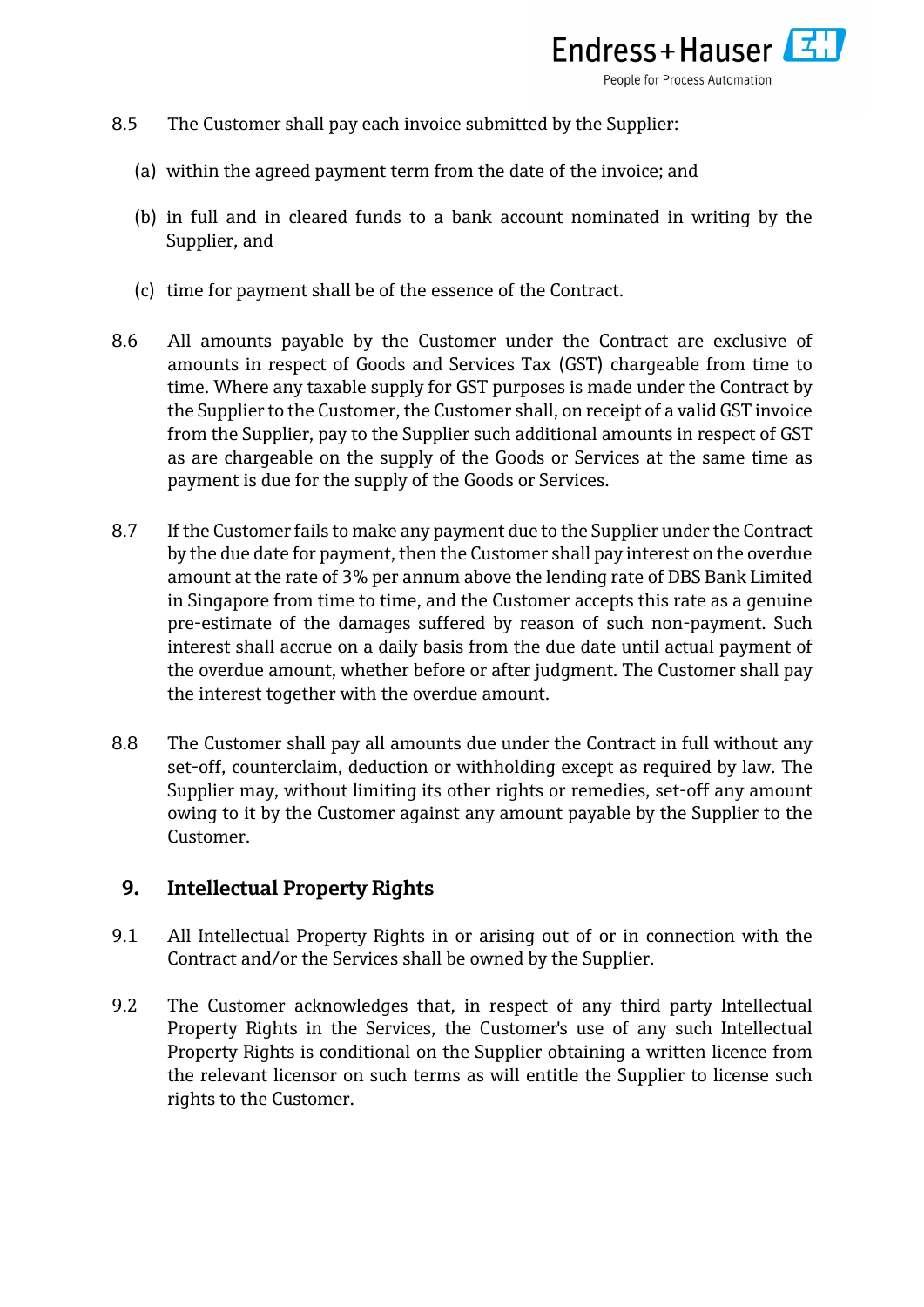# **10. Limitation of liability**

- <span id="page-9-0"></span>10.1 Nothing in these Conditions shall limit or exclude the Supplier's liability (if any) for:
	- (a) death or personal injury caused by its negligence, or the negligence of its employees, agents or subcontractors;
	- (b) its fraud or fraudulent misrepresentation or fraud or fraudulent misrepresentation by its employees, agents or subcontractors;
	- (c) breach of the terms arising under the Sales of Goods Act (Chapter 393) in Singapore;
	- (d) defective products under the Consumer Protection (Fair Trading) Act (Chapter 52A) in Singapore.
- 10.2 Subject to clause [10.1:](#page-9-0)
	- (a) the Supplier shall under no circumstances whatsoever be liable to the Customer, whether in contract, tort (including negligence), under a breach of statutory duty, or otherwise, for any loss of profits or revenue, loss of business, loss of goodwill, loss of reputation, loss of opportunity, loss of use, loss of anticipated savings or loss of margin or any special, indirect or consequential or pure economic loss, costs, damages, charges or expenses relating to or arising under or in connection with the Contract ; and
	- (b) the Supplier's total liability to the Customer in respect of all other losses arising under or in connection with the Contract, whether in contract, tort (including negligence), breach of statutory duty, or otherwise, shall in no circumstances exceed the price paid by the Customer for the Goods and/or Services from which the claim arises.
	- (c) to the full extent permitted by applicable law, the remedies herein provided, for the time specified, are exclusive. The sole and exclusive remedy for breach of warranty hereunder shall be limited to repair, correction, replacement or refund of purchase price under Clause 4 Quality of Goods. In no event, regardless of the form of the claim or cause of action whether based in contract, infringement, negligence (other than for death or personal injury resulting from Supplier's negligence), strict liability, other tort, restitution, breach of statutory duty or by way of indemnity or otherwise, shall Supplier's aggregate liability to the Customer exceed the purchase price of the specific Goods manufactures or Services provided by Supplier giving rise to the claim or cause of action.
- 10.3 This clause [0](#page-8-0) shall survive termination of the Contract.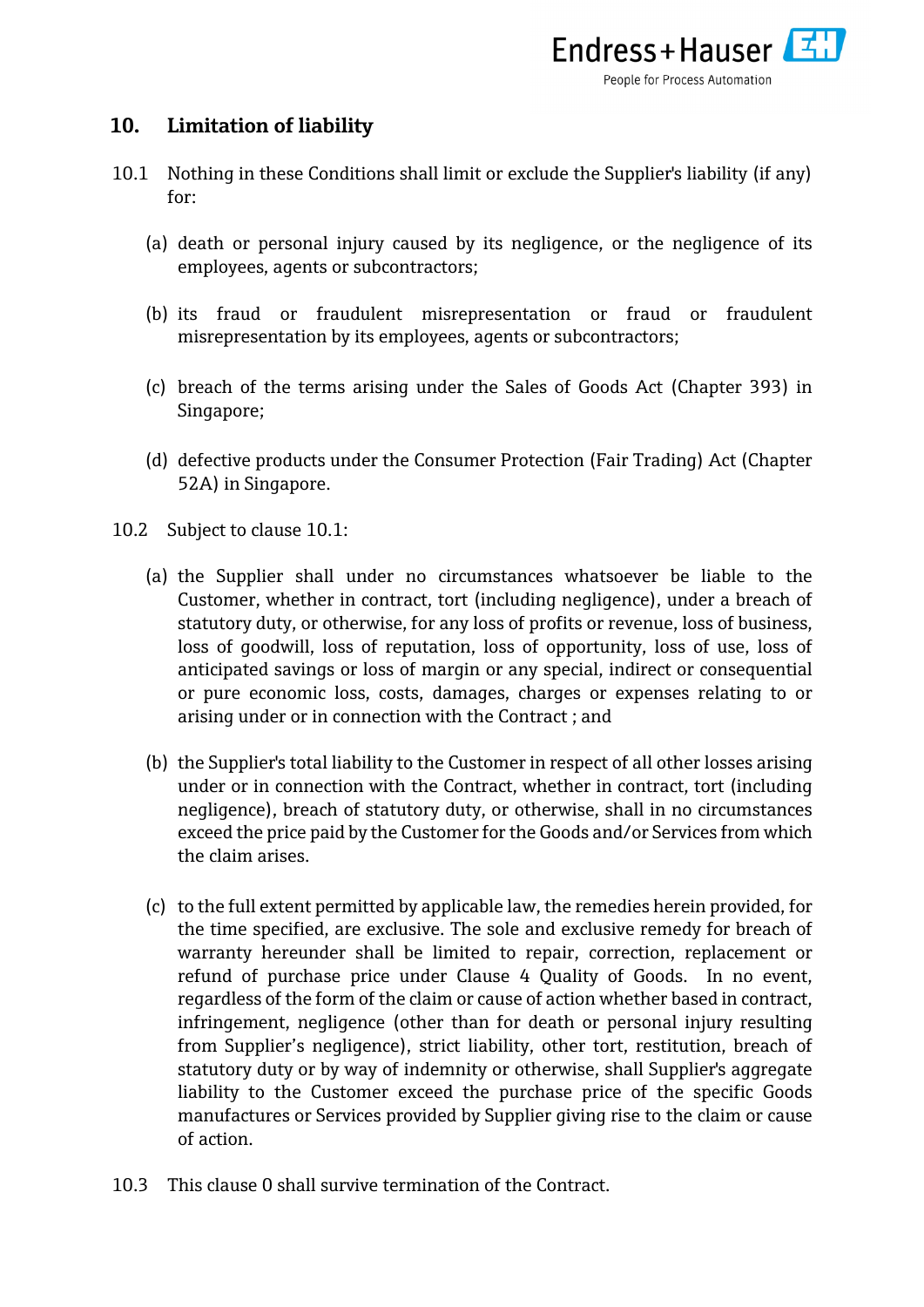

#### **11. Termination**

- 11.1 Without limiting its other rights or remedies either party may terminate the Contract by giving the other party not less than 3 months' written notice.
- 11.2 Without limiting its other rights or remedies, the Supplier may terminate the Contract with immediate effect by giving written notice to the Customer if the Customer commits a material breach of its obligations under the Contract or these Conditions, and (where such breach is remediable) fails to remedy that breach within 7 days after receipt of notice in writing to do so.
- 11.3 Without limiting its other rights or remedies, the Customer may terminate the Contract on 30 days' notice by giving such notice in writing to the Supplier, if the Supplier commits a material breach of its obligations under the Contract or these Conditions, and (where such breach is remediable) fails to remedy that breach within 21 days after receipt of notice in writing to do so.
- 11.4 Without limiting its other rights or remedies, the Supplier may, at its discretion; terminate the Contract; suspend the supply of Services or all further deliveries of Goods under the Contract or any other contract between the Customer and the Supplier with immediate effect by giving written notice to the Customer if:
	- (a) the Customer fails to pay any amount due under this Contract on the due date for payment.
	- (b) the Customer takes any step or action in connection with its entering administration, provisional liquidation or any composition or arrangement with its creditors (other than in relation to a solvent restructuring), being wound up (whether voluntarily or by order of the court, unless for the purpose of a solvent restructuring), having a receiver appointed to any of its assets or ceasing to carry on business or, if the step or action is taken in another jurisdiction, in connection with any analogous procedure in the relevant jurisdiction;
	- (c) the Customer suspends, or threatens to suspend, or ceases or threatens to cease to carry on all or a substantial part of its business; or
	- (d) the Customer's financial position deteriorates to such an extent that in the Supplier's opinion the Customer's capability to adequately fulfil its obligations under the Contract has been placed in jeopardy.
- 11.5 On termination of the Contract for any reason:
	- (a) the Customer shall immediately pay to the Supplier all of the Supplier's outstanding unpaid invoices and interest and, in respect of Services supplied but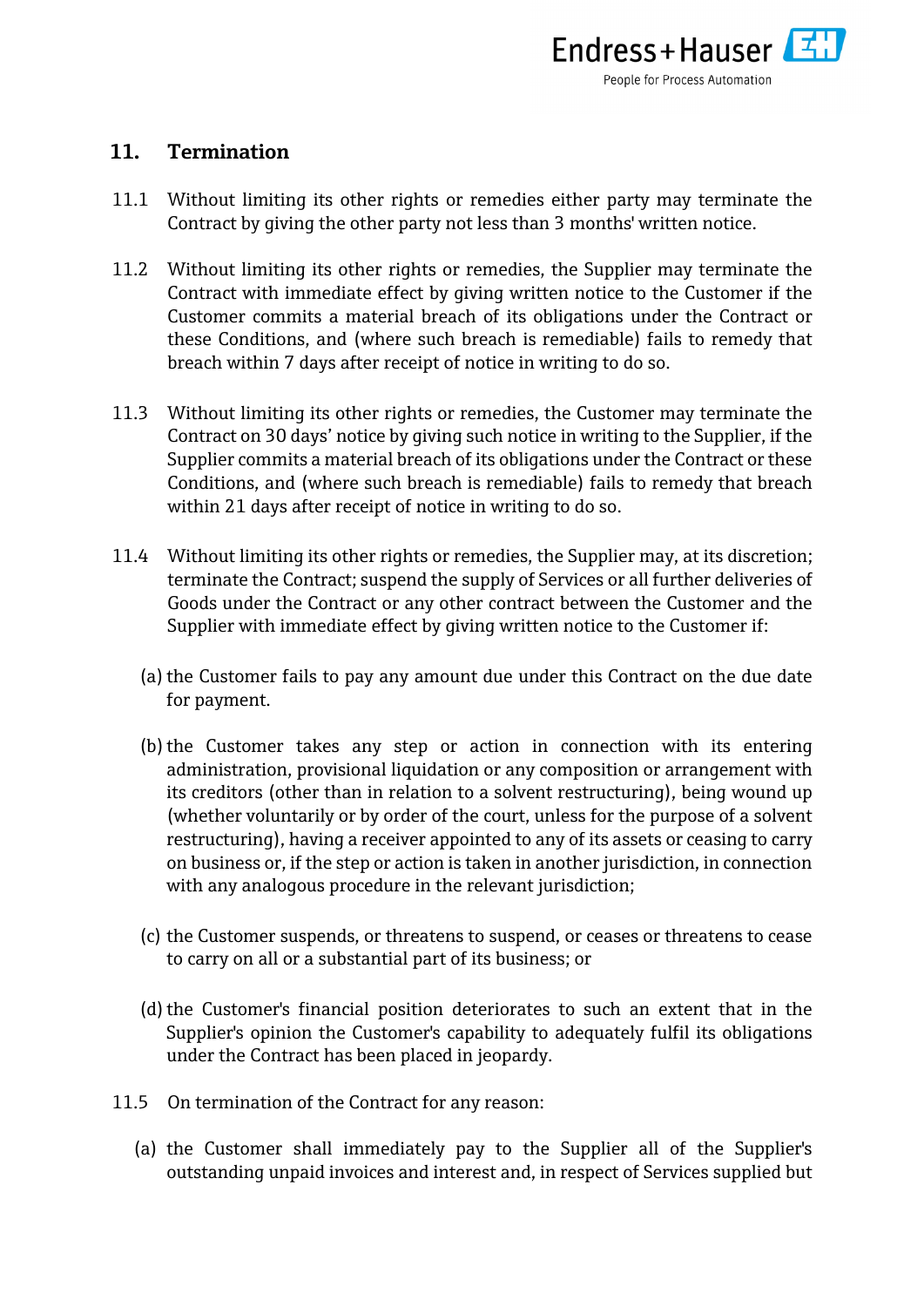

for which no invoice has yet been submitted, the Supplier shall submit an invoice, which shall be payable by the Customer immediately on receipt;

- (b) the Customer shall return all of the Supplier Materials and any Deliverables which have not been fully paid for. If the Customer fails to do so, then the Supplier may enter the Customer's premises and take possession of them. Until they have been returned, the Customer shall be solely responsible for their safe keeping and will not use them for any purpose. other than in accordance with the Supplier's written instructions or authorisation;
- (c) the accrued rights and remedies of the parties as at termination shall not be affected, including the right to claim damages in respect of any breach of the Contract which existed at or before the date of termination or expiry; and

# <span id="page-11-0"></span>**12. Force Majeure Event**

- 12.1 For the purposes of this Contract, Force Majeure Event means an event beyond the reasonable control of the Supplier including but not limited to strikes, lockouts or other industrial disputes (whether involving the workforce or any other party), epidemics, plague, quarantine, failure of a utility service or transport network, act of God, war, riot, civil commotion, malicious damage, compliance with any law or governmental order, rule, regulation or direction, difficulties in obtaining authorizations, in particular import and export licenses, accident, breakdown of plant or machinery, energy shortage, fire, flood, storm or default of suppliers or subcontractors that prevent delivery of the Goods and/or Services within the agreed upon time schedule ("Force Majeure"), extend the delivery deadlines for the duration of the Force Majeure and its impact. The Customer shall be notified of such delay in delivery by written notice. Should delivery be delayed for at least Six (6) months past the original delivery date both Parties may in good faith withdraw from the relevant order.
- 12.2 The Supplier shall not be liable to the Customer as a result of any delay or failure to perform its obligations under this Contract as a result of a Force Majeure Event.

#### **13. Compliance with law**

13.1 The Customer agrees that all applicable import, export control and sanctions laws, regulations, orders and requirements, as they may be amended from time to time, including without limitation those of the European Union, the United States and the jurisdictions in which the Supplier and Customer are established or from which Goods and/or Services may be supplied, and the requirements of any licenses, authorisations, general licences or licence exceptions relating thereto will apply to its receipt and use of hardware, software, services and technology.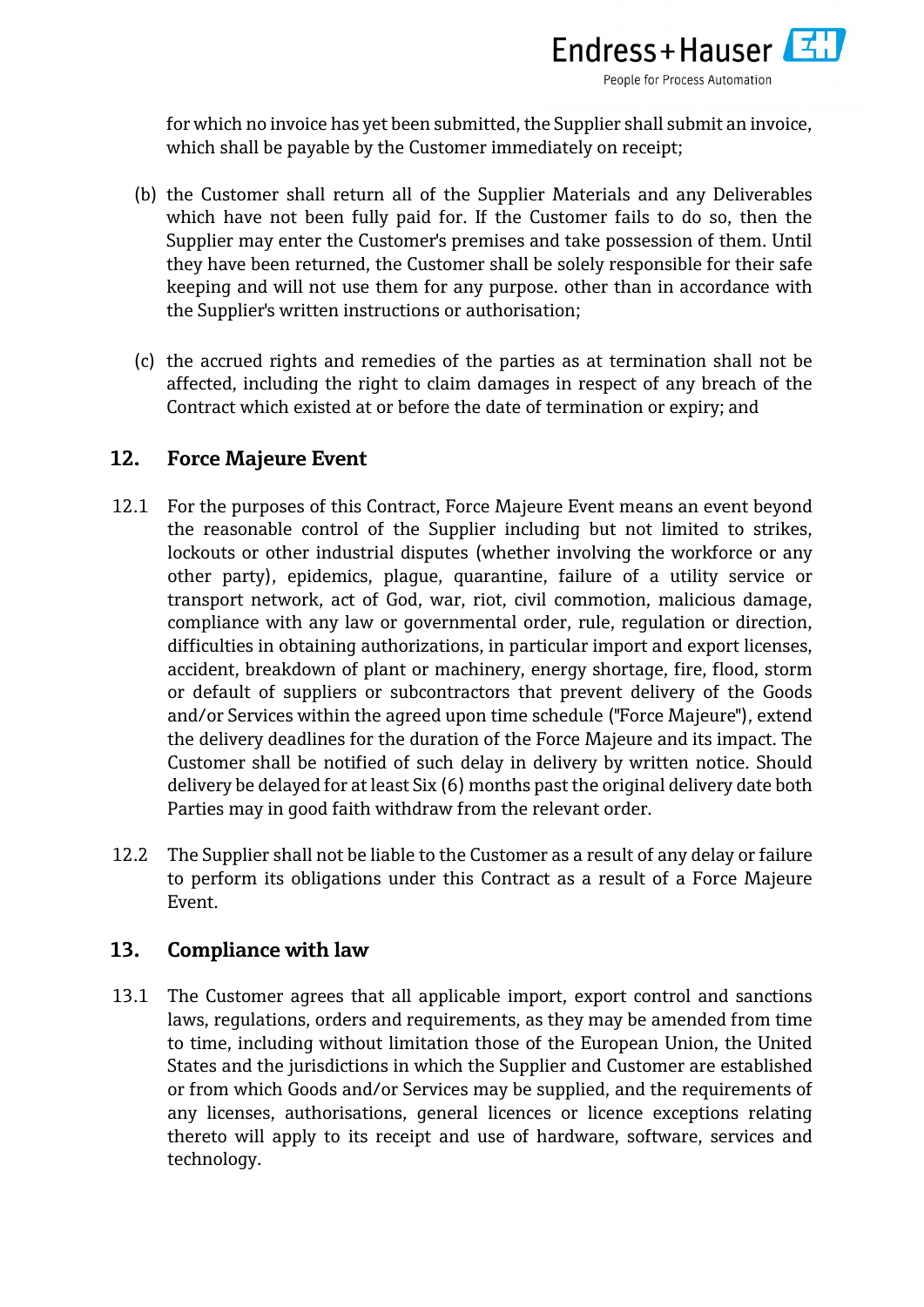

- 13.2 In no event shall the Customer use, transfer, release, export or re-export any such hardware, software or technology in violation of such applicable laws, regulations, orders or requirements or the requirements of any licences, authorisations or licence exceptions relating thereto.
- 13.3 The Customer agrees furthermore that it shall not engage in any activity that would expose the Supplier or any of its affiliates to a risk of penalties under laws and regulations of any relevant jurisdiction prohibiting improper payments, including but not limited to bribes, to officials of any government or of any agency, instrumentality or political subdivision thereof, to political parties or political party officials or candidates for public office, or to any employee of any customer or supplier.
- 13.4 The Customer agrees to comply with all appropriate legal, ethical and compliance requirements.

# **14. General**

- 14.1 Assignment and other dealings
	- (a) The Supplier may at any time assign, transfer, mortgage, charge, subcontract or deal in any other manner with all or any of its rights under the Contract and may subcontract or delegate in any manner any or all of its obligations under the Contract to any third party.
	- (b) The Customer shall not, without the prior written consent of the Supplier, assign, transfer, charge, subcontract, declare a trust over or deal in any other manner with all or any of its rights or obligations under the Contract.
- 14.2 Notices
	- (a) Any notice or other communication given to a party under or in connection with this Contract shall be in writing, in English and signed by or on behalf of the sending party.
	- (b) A notice must be given by one of the methods set out as follows:
		- (i) By hand addressed to the recipient party at its registered office (if it is a company) or its principal place of business (in any other case);
		- (ii) By trackable post addressed to the recipient party at its registered office (if it is a company) or its principal place of business (in any other case);
		- (iii) By email to the recipient party email address registered under the company domain.
	- (c) The provisions of this clause shall not apply to the service of any proceedings or other documents in any legal action.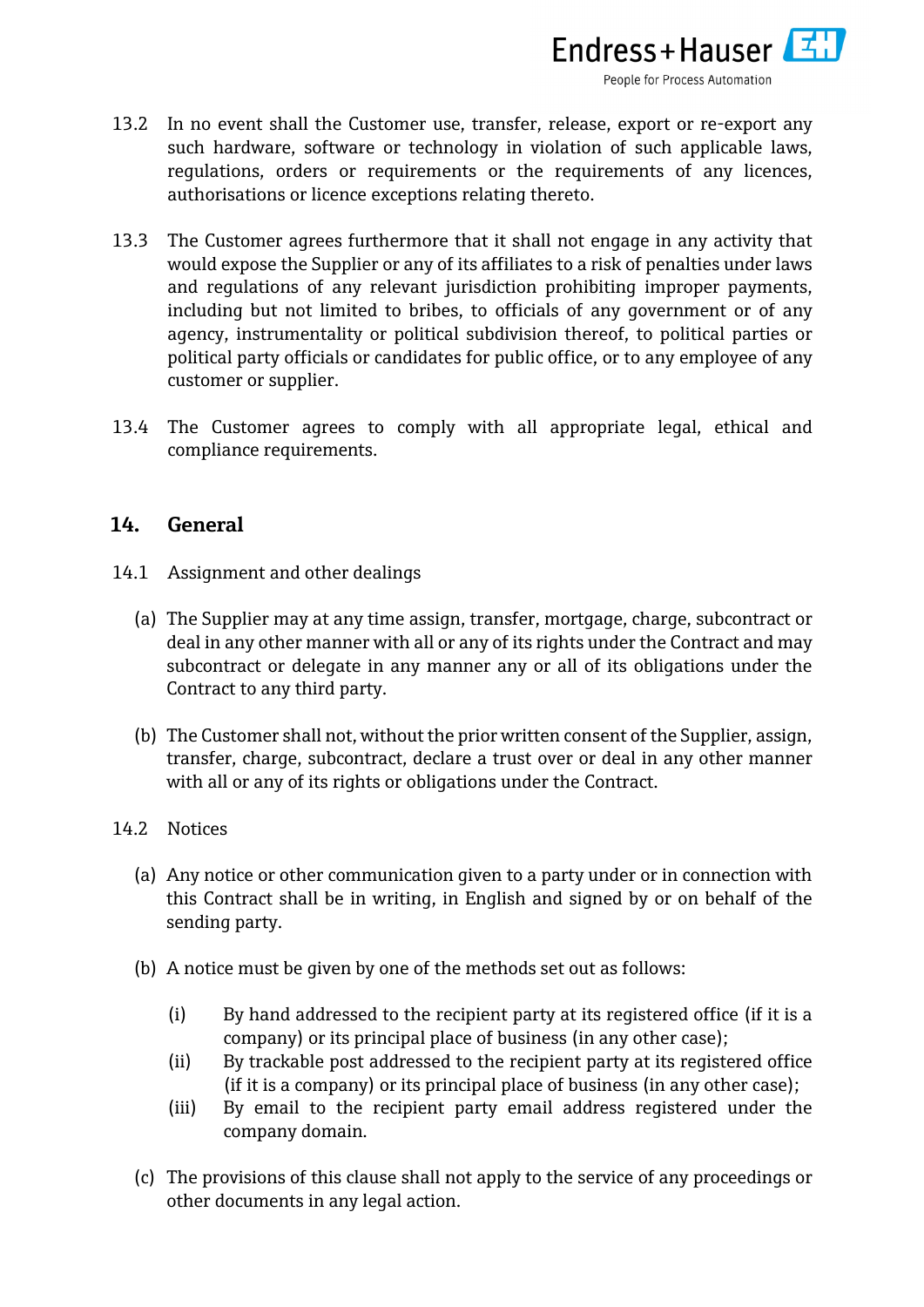

#### 14.3 Severance

If any provision or part-provision of the Contract is or becomes invalid, illegal or unenforceable, it shall be deemed modified to the minimum extent necessary to make it legal and enforceable. If such modification is not possible, the relevant provision or part-provision shall be deemed deleted.

#### 14.4 Waiver

A waiver of any right under the Contract or law is only effective if it is in writing and shall not be deemed to be a waiver of any subsequent breach or default.

#### 14.5 No partnership or agency

Nothing in the Contract is intended to, or shall be deemed to, establish any partnership or joint venture between any of the parties. Neither party shall have authority to act as agent for, or to bind, the other party in any way.

#### 14.6 Third parties

A person who is not a party to the Contract shall not have any rights to enforce its terms.

#### 14.7 Protection of Personal Data

In the performance of the Contract, both Parties shall comply with their obligations as a data intermediary, as defined in the Personal Data Protection Act 2012 (No. 26 of 2012) of Singapore.

#### 14.8 Variation

Except as set out in these Conditions, no variation of the Contract, including the introduction of any additional terms and conditions shall be effective unless it is agreed in writing and signed by the Supplier.

#### 14.9 Governing law

Any dispute or claim arising out of or in connection with the Contract or these Conditions or their subject matter or formation (including non-contractual disputes or claims) shall be governed by and construed in accordance with the laws of Singapore.

#### 14.10 Jurisdiction

Each party irrevocably agrees that the courts of Singapore shall have exclusive jurisdiction to determine any dispute or claim arising out of or in connection with the Contract or these Conditions or their subject matter or formation (including non-contractual disputes or claims).

#### **15. Interpretation**

In these Conditions, the following definitions apply: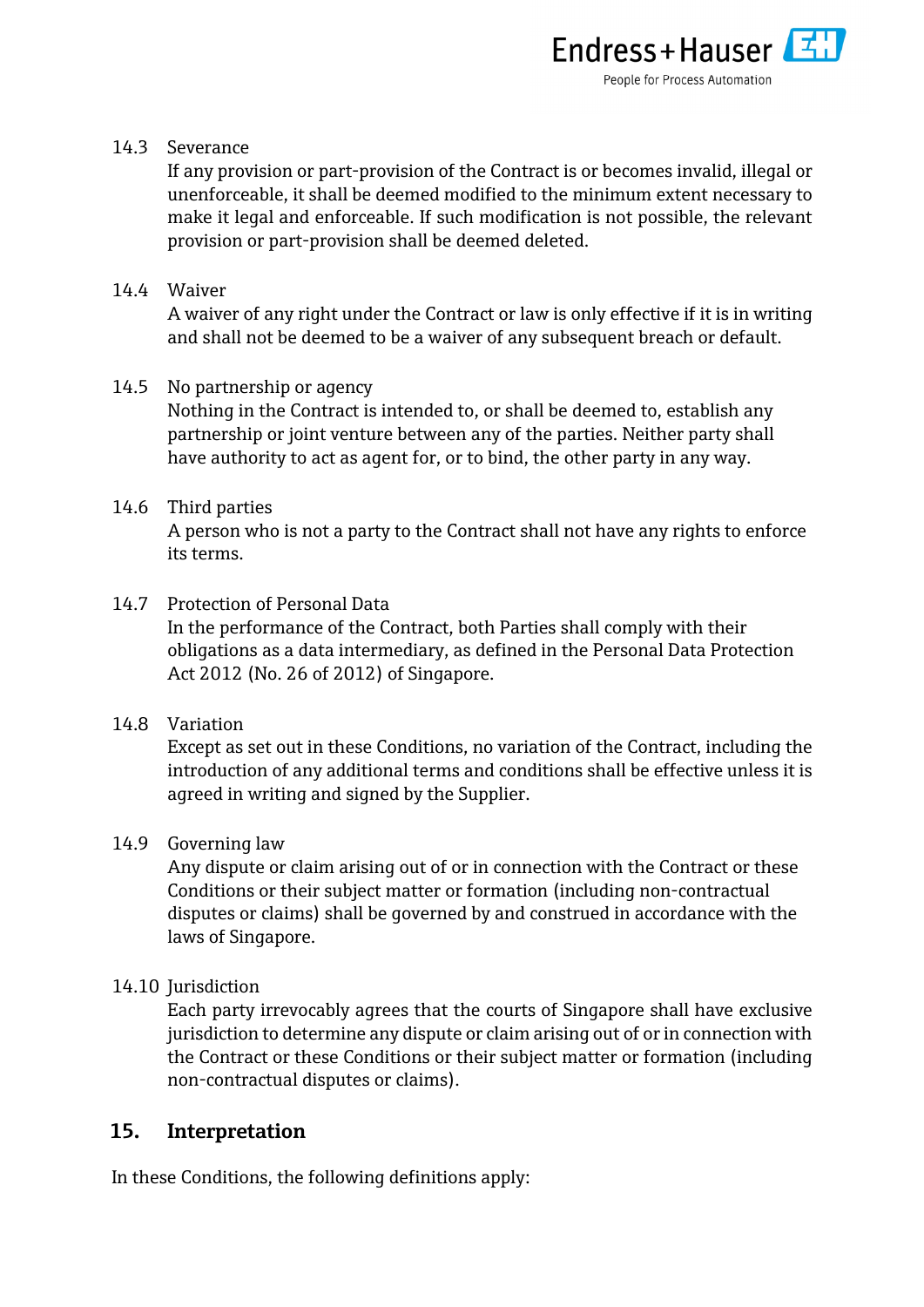

- 15.1 Business Day: a day other than a Saturday, Sunday or public holiday in Singapore.
- 15.2 Commencement Date: has the meaning set out in clause [1.2.](#page-0-0)
- 15.3 Conditions: these terms and conditions as amended from time to time in accordance with clause [1.5.](#page-0-1)
- 15.4 Contract: the contract between the Supplier and the Customer for the supply of Goods and/or Services in accordance with these Conditions.
- 15.5 Customer: the person or firm who purchases the Goods and/or Services from the Supplier.
- 15.6 Deliverables: the deliverables set out in the Order.
- 15.7 Delivery Location: has the meaning set out in clause [3.1.](#page-1-0)
- 15.8 Force Majeure Event: has the meaning given to it in clause [12.](#page-11-0)
- 15.9 Goods: the goods (or any part of them) set out in the Order.
- 15.10 Goods Specification: any specification for the Goods, including any relevant plans or drawings that are agreed in writing by the Customer and the Supplier.
- 15.11 Intellectual Property Rights: patents, rights to inventions, copyright and related rights, trade marks, business names and domain names, rights in get-up, goodwill and the right to sue for passing off, rights in designs, database rights, rights to use, and protect the confidentiality of, confidential information (including know-how), and all other intellectual property rights, in each case whether registered or unregistered and including all applications and rights to apply for and be granted, renewals or extensions of, and rights to claim priority from, such rights and all similar or equivalent rights or forms of protection which subsist or will subsist now or in the future in any part of the world.
- 15.12 Order: the Customer's order for the supply of Goods and/or Services, as set out in the Customer's purchase order form or the Customer's written acceptance of the Supplier's quotation, as the case may be.
- 15.13 Order Confirmation: the Supplier's order confirmation issued to the Customer.
- 15.14 Pre-existing Materials: all Intellectual Property Rights, Documents, information and materials owned or provided by the Supplier relating to the Goods and/or Services which existed prior to the commencement of this agreement, including computer programs, data, reports and specifications.